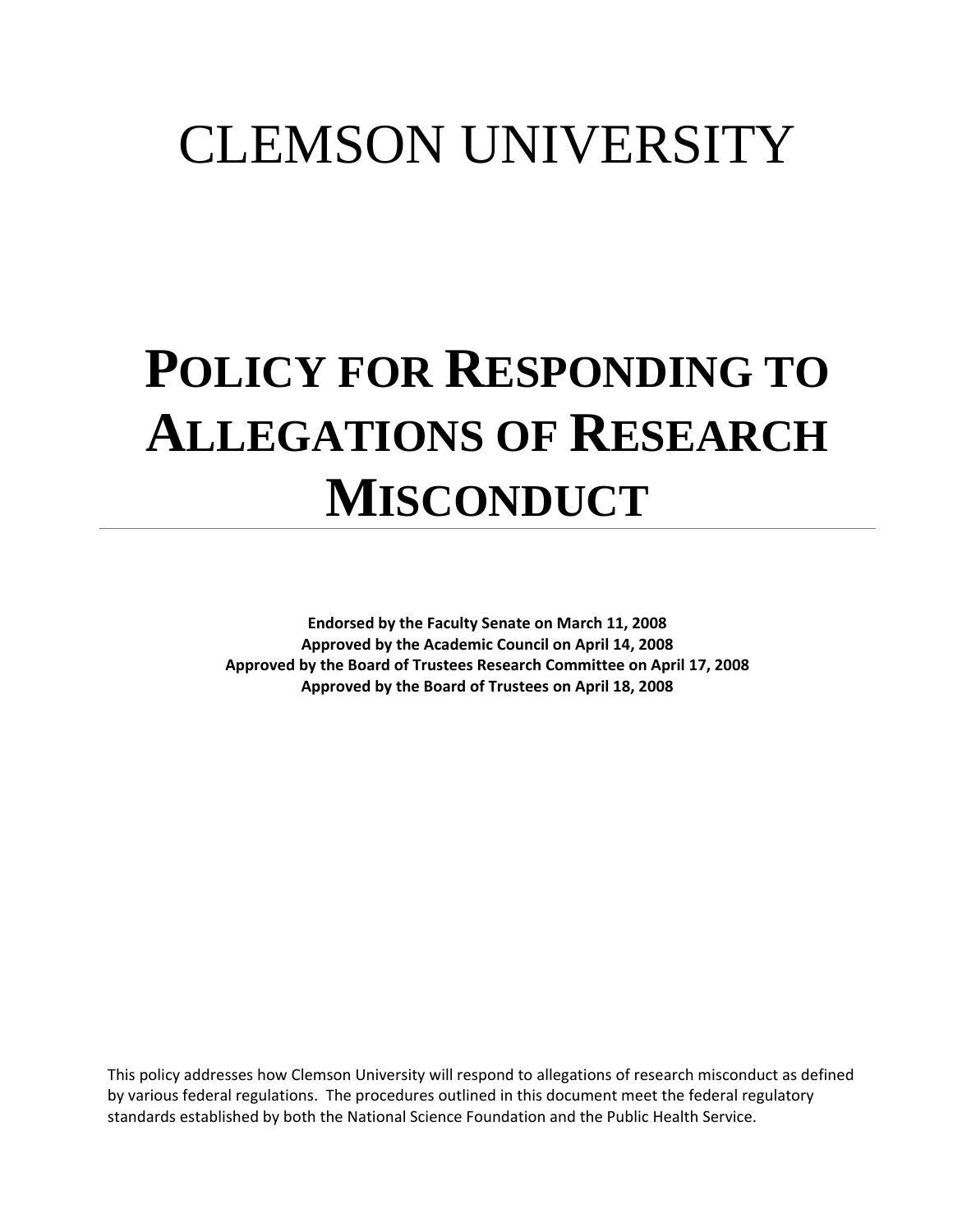# **CLEMSON UNIVERSITY**

# **Policy for Responding to Allegations<br>of Research Misconduct**

# **Table of Contents**

| $\mathbf{I}$ . |  |
|----------------|--|
|                |  |
| II.            |  |
| III.           |  |
|                |  |
| IV.            |  |
|                |  |
| V.             |  |
|                |  |
| VI.            |  |
| VII.           |  |
|                |  |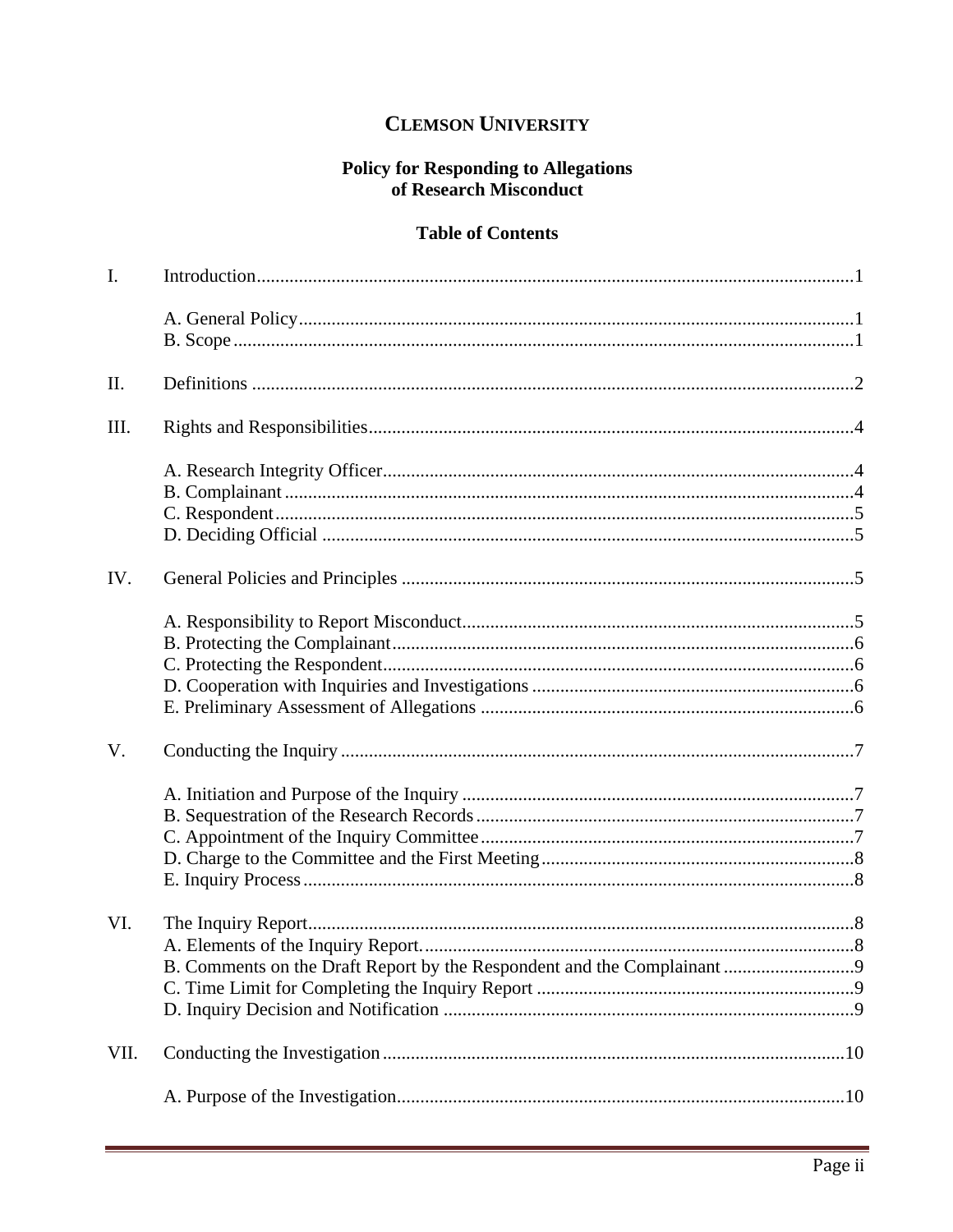| IX.  |                 | Specific Requirements for Reporting to ORI When PHS Funding Is Involved 14 |  |  |
|------|-----------------|----------------------------------------------------------------------------|--|--|
| X.   |                 |                                                                            |  |  |
| XI.  |                 |                                                                            |  |  |
|      | A.              | Termination of Institutional Employment or Resignation Prior to Completing |  |  |
|      |                 |                                                                            |  |  |
|      | <b>B.</b>       |                                                                            |  |  |
|      | $\mathcal{C}$ . |                                                                            |  |  |
|      | D.              |                                                                            |  |  |
|      | E.              |                                                                            |  |  |
| XII. |                 |                                                                            |  |  |

Notes refer to relevant sections of federal regulations.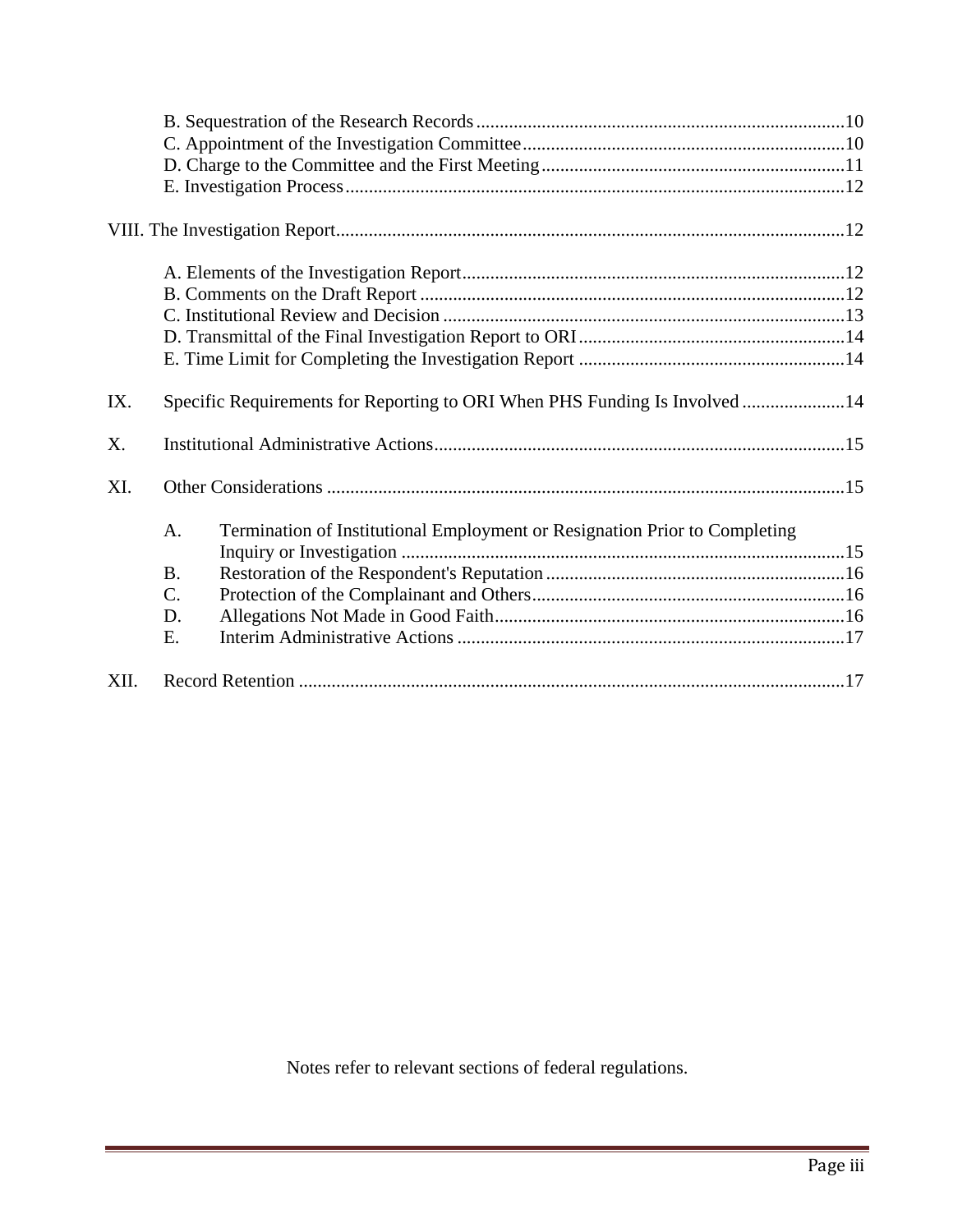# **I.** Introduction<sup>\*</sup>

# A. General Policy

Clemson University (CU) expects ethical conduct on the part of all those engaged in research. As articulated in CU's professional ethics statement, researchers at CU seek to employ the highest standards of intellectual honesty.

 Through its Office of Research and Economic Development (ORED), CU seeks to provide leadership in supporting a culture of research integrity within the University, a culture in which all participants in the CU research enterprise internalize and pursue the goal of self directed responsible conduct of research. CU is proud of its tradition of excellence in research and of our longstanding commitment to the highest standards for scientific integrity and the responsible conduct of research. It is every researcher's responsibility to promote a commitment to intellectual honesty and personal responsibility for one's actions, and to respect everyone involved in the research enterprise. As an institution, we are committed to preventing misconduct in research and support good faith efforts to intervene in such misconduct.

#### B. Scope

 This policy and the associated procedures apply to all individuals at Clemson University engaged in research as defined in Section II of this document, including any research that is supported by the federal government or for which federal support is requested*.* This policy applies to any person paid by, under the control of, or affiliated with the institution, such as scientists, trainees, technicians and other staff members, students working as laboratory or research assistants, fellows, guest researchers, or collaborators at CU.

 This policy and associated procedures applies to all allegations of research misconduct and will normally be followed when an allegation of possible research misconduct is received by any institutional official or committee. Particular circumstances in an individual case may dictate variation from the normal procedure deemed in the best interests of the institution and funding agency. Any change from normal procedures also must ensure fair treatment to the subject of the inquiry and/or investigation. Any significant variation should be approved in advance by the Vice President for Research and Economic Development of Clemson University.

Research practica are an exception to this policy. Research practica (usually in the form of course-related research projects and/or directed studies) are designed to provide students an opportunity to practice various research methods such as interview, observation and survey techniques, laboratory and field procedures, measurement of behavior (e.g., reaction time, speech, problem solving) as well as data analysis. Research practica also allow for skills development exercises such as literature reviews and online searches. Typically such projects are quite limited in scope, do not lead to generalizable knowledge and are not undertaken with that goal in mind. For example, a student may interview a peer when the interview does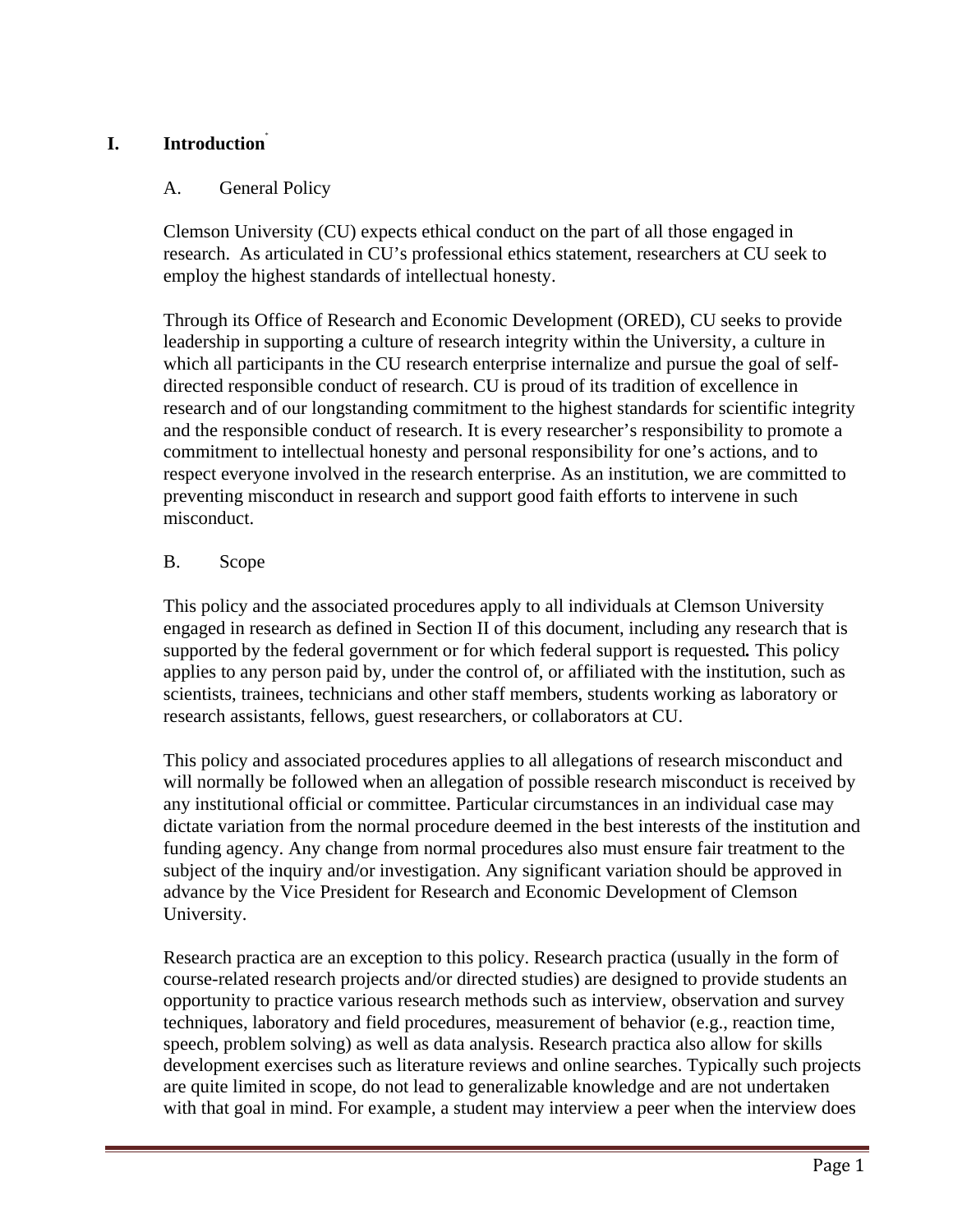not involve any sensitive, personal information or do literature reviews for a course-related research paper. These projects are considered "classroom exercises" and do not fall under the scope of this research misconduct policy. However, thesis and dissertation research done by graduate students for terminal degrees would fall under the purview of this policy.

# **II. Definitions**

- A. *Allegation* means any written or oral statement or other indication of possible research misconduct made to an institutional official.
- B. *Conflict of interest* means the real or apparent interference of one person's interests with the interests of another person, where potential bias may occur due to prior or existing personal or professional relationships.
- C. *Deciding Official* means the Vice President for Research and Economic Development (VPRED) of Clemson University. The VPRED will make determinations on allegations of research misconduct and any responsive institutional actions. The Deciding Official will not be the same individual as the Research Integrity Officer.
- D. *Federal support* means federal grants, contracts, or cooperative agreements or applications therefore.
- E. *Good faith allegation* means an allegation made with the honest belief that research misconduct may have occurred. An allegation is not in good faith if it is made with reckless disregard for or willful ignorance of facts that would disprove the allegation.
- F. *Inquiry* means gathering information and initial fact-finding to determine whether an allegation or apparent instance of research misconduct warrants an investigation.<sup>1</sup>
- G. *Investigation* means the formal examination and evaluation of all relevant facts to determine if research misconduct has occurred, and, if so, to determine the responsible person, the seriousness of the research misconduct and to evaluate appropriate action.<sup>2</sup>
- H. *NSF* means the National Science Foundation.
- I. *OIG* means the Office of the Inspector General, the office within the National Science Foundation (NSF) that is responsible for the research misconduct and research integrity activities.
- J. *ORI* means the Office of Research Integrity, the office within the U.S. Department of Health and Human Services (DHHS) that is responsible for the research misconduct and research integrity activities of the U.S. Public Health Service.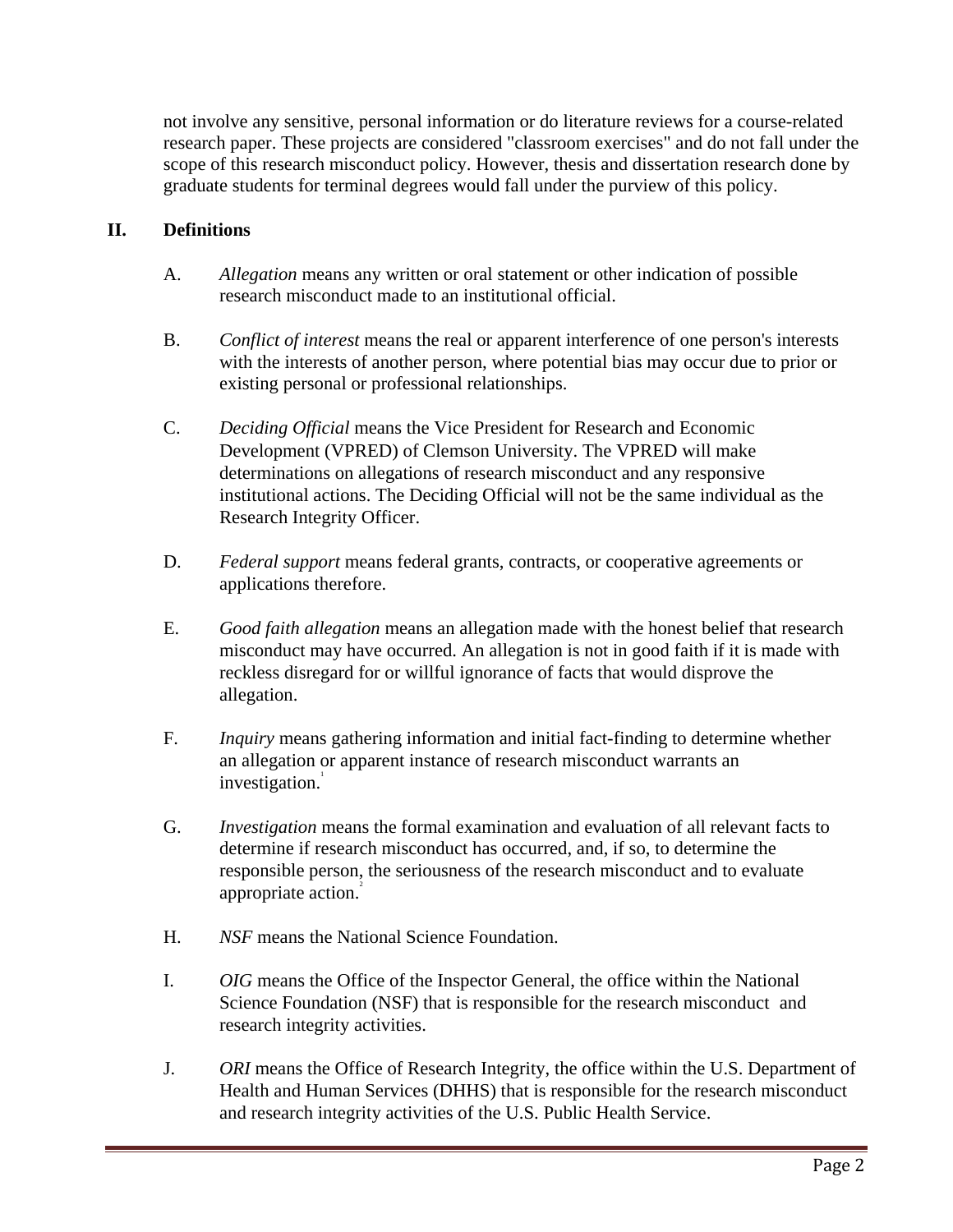- K. *PHS* means the U.S. Public Health Service, an operating component of the DHHS.
- L. *PHS regulation* means the Public Health Service regulation establishing standards for institutional inquiries and investigations into allegations of research misconduct, which is set forth at 42 C.F.R. Part 93
- M. *Research* for the purposes of this document is defined as any systematic investigation, including research development (pilot testing), designed to develop or contribute to generalizable knowledge. Generalizable knowledge includes any systematically generated products of research intended for dissemination beyond the institutional setting (e.g., program evaluation research for internal use would not usually be applicable).
- N. *Research Integrity Officer* means the institutional official responsible for assessing allegations of research misconduct and determining when such allegations warrant inquiries and for overseeing inquiries and investigations.
- O. *Research misconduct* for the purposes of this document and as defined by the federal Office of Science and Technology Policy is fabrication, falsification, or plagiarism in proposing, performing, or reviewing research, or in reporting research results. Fabrication is making up data or results or recording or reporting made-up data or results. Falsification is manipulating research materials, equipment, or processes, or changing or omitting data or results such that the research is not accurately represented in the research record. Plagiarism is the appropriation of another person's ideas, processes, results, or words without giving appropriate credit. Research misconduct does not include honest error or differences of opinion. A finding of research misconduct requires that--(a) There be a significant departure from accepted practices of the relevant research community; and (b) The misconduct be committed intentionally, knowingly, or recklessly; and (c) The allegation be proven by a preponderance of the evidence.
- P. *Research record* means any data, document, computer file, computer diskette, or any other written or non-written account or object that reasonably may be expected to provide evidence or information regarding the proposed, conducted, or reported research that constitutes the subject of an allegation of research misconduct. A research record includes, but is not limited to, grant or contract applications, whether funded or unfunded; grant or contract progress and other reports; laboratory notebooks; notes; correspondence; videos; photographs; X-ray film; slides; biological materials; computer files and printouts; manuscripts and publications; equipment use logs; laboratory procurement records; animal facility records; human and animal subject protocols; consent forms; medical charts; and patient research files.
- Q. *Respondent* means the person against whom an allegation of research misconduct is directed or the person whose actions are the subject of the inquiry or investigation. There can be more than one respondent in any inquiry or investigation.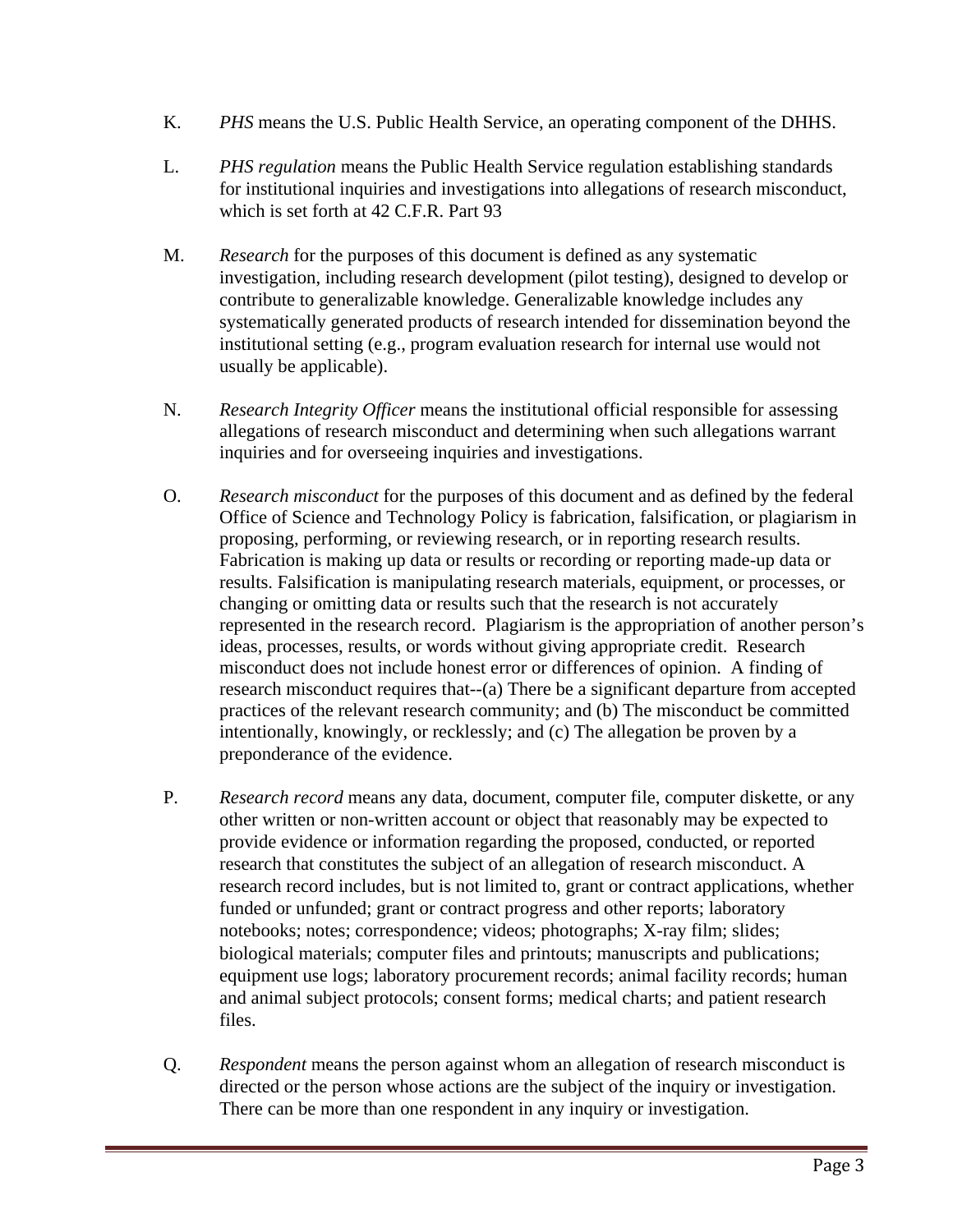- R. *Retaliation* means any action that adversely affects the employment or other institutional status of an individual that is taken by an institution or an employee because the individual has in good faith, made an allegation of research misconduct or of inadequate institutional response thereto or has cooperated in good faith with an investigation of such allegation.
- S. *Complainant* means a person who makes an allegation of research misconduct.

# **III. Rights and Responsibilities**

# A. Research Integrity Officer

The Vice President for Research and Economic Development, in consultation with the Faculty Senate President, will appoint the Research Integrity Officer who will have primary responsibility for implementation of the procedures set forth in this document. The Research Integrity Officer will be an institutional official who is well qualified to handle the procedural requirements involved and is sensitive to the varied demands made on those who conduct research, those who are accused of research misconduct, and those who report apparent research misconduct in good faith.

The Research Integrity Officer will appoint the inquiry and investigation committees, in consultation with other institutional officials as appropriate, and will ensure that necessary and appropriate expertise is secured to carry out a thorough and authoritative evaluation of the relevant evidence in an inquiry or investigation. The Research Integrity Officer will attempt to ensure that confidentiality is maintained.

The Research Integrity Officer will assist inquiry and investigation committees and all institutional personnel in complying with these procedures and with applicable standards imposed by government or external funding sources. The Research Integrity Officer is also responsible for maintaining files of all documents and evidence and for the confidentiality and the security of the files.

The Research Integrity Officer will report to ORI or other federal agencies as required by regulation and keep them apprised of any developments during the course of the inquiry or investigation that may affect current or potential federal funding for the individual(s) under investigation or that the federal agency needs to know to ensure appropriate use of Federal funds and otherwise protect the public interest.

# B. Complainant

 The complainant will have an opportunity to testify before the inquiry and investigation committees, to review portions of the inquiry and investigation reports pertinent to his/her allegations or testimony, to be informed of the results of the inquiry and investigation, and to be protected from retaliation. Also, if the Research Integrity Officer has determined that the complainant may be able to provide pertinent information on any portions of the draft report, these portions will be given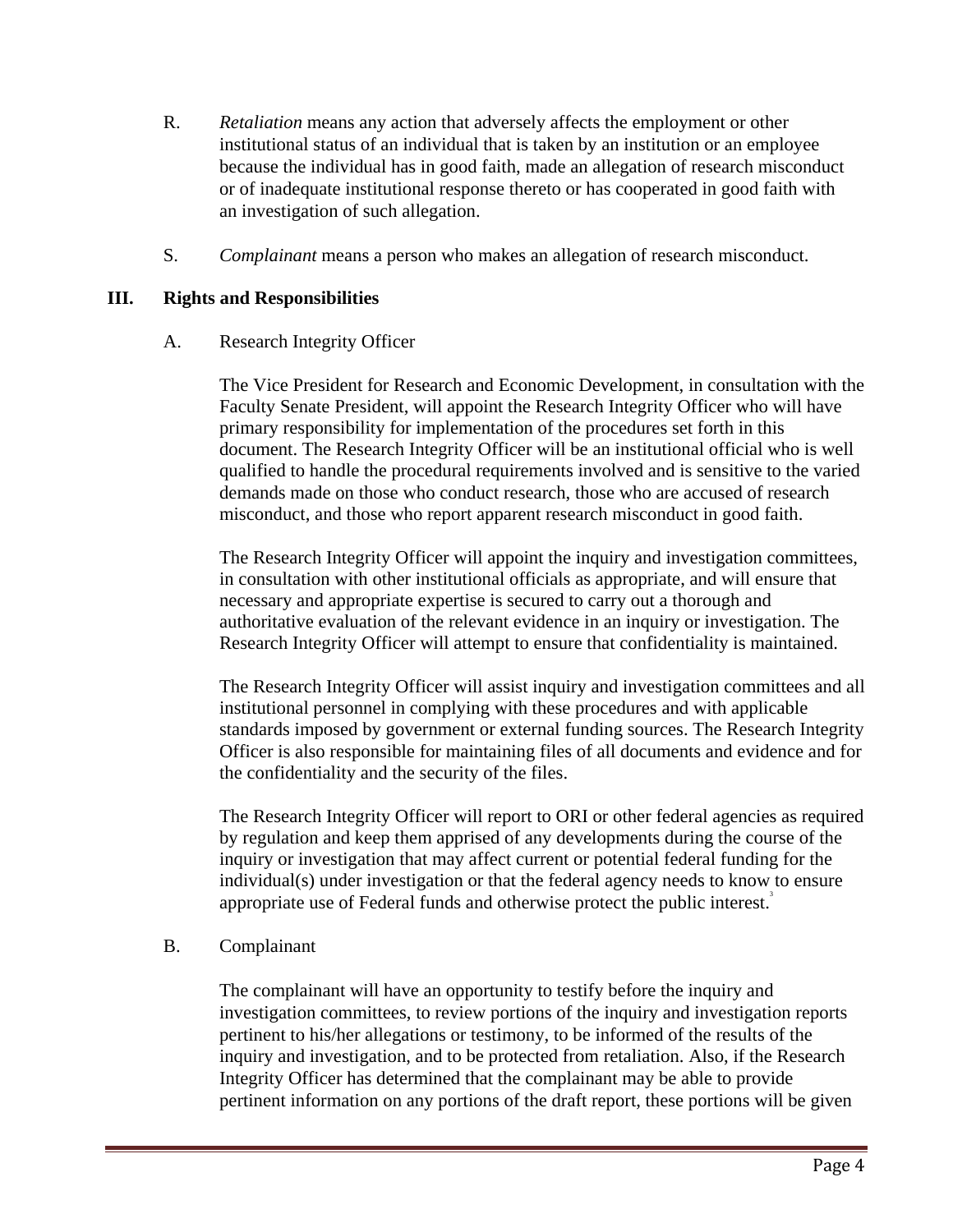to the complainant for comment.<sup>4</sup>

 The complainant is responsible for making allegations in good faith, maintaining confidentiality, and cooperating with an inquiry and/or investigation.

#### C. Respondent

The respondent will be informed of the allegations when an inquiry is opened and notified in writing of the final determinations and resulting actions. The respondent will also have the opportunity to be interviewed by and present evidence to the inquiry and investigation committees, to review the draft inquiry and investigation reports, and to have the advice of personal counsel but counsel may not participate in the committee (inquiry or investigation) proceedings.

The respondent is responsible for maintaining confidentiality and cooperating with the conduct of an inquiry or investigation. If the respondent is not found guilty of research misconduct, he or she has the right to receive reasonable and practical institutional assistance in restoring his or her reputation.

D. Deciding Official

The Deciding Official will receive the inquiry and/or investigation report and any written comments made by the respondent or the complainant on the draft report. The Deciding Official will consult with the Research Integrity Officer or other appropriate officials and will determine whether to conduct an investigation, whether research misconduct occurred, whether to impose sanctions, or whether to take other appropriate administrative actions [see section X].

# **IV. General Policies and Principles**

# A. Responsibility to Report Misconduct

All employees, individuals or committees associated with CU have an ethical obligation to report observed, suspected, or apparent research misconduct to the Research Integrity Officer. If an individual or committee is unsure whether a suspected incident falls within the definition of research misconduct, they may call the Research Integrity Officer to discuss the suspected research misconduct informally. If the circumstances described by the individual do not meet the definition of research misconduct, the Research Integrity Officer will refer the individual or allegation to other offices or officials with responsibility for resolving the problem.

At any time, an employee may have confidential discussions and consultations about concerns of possible research misconduct with the Research Integrity Officer and will be counseled about appropriate procedures for reporting allegations.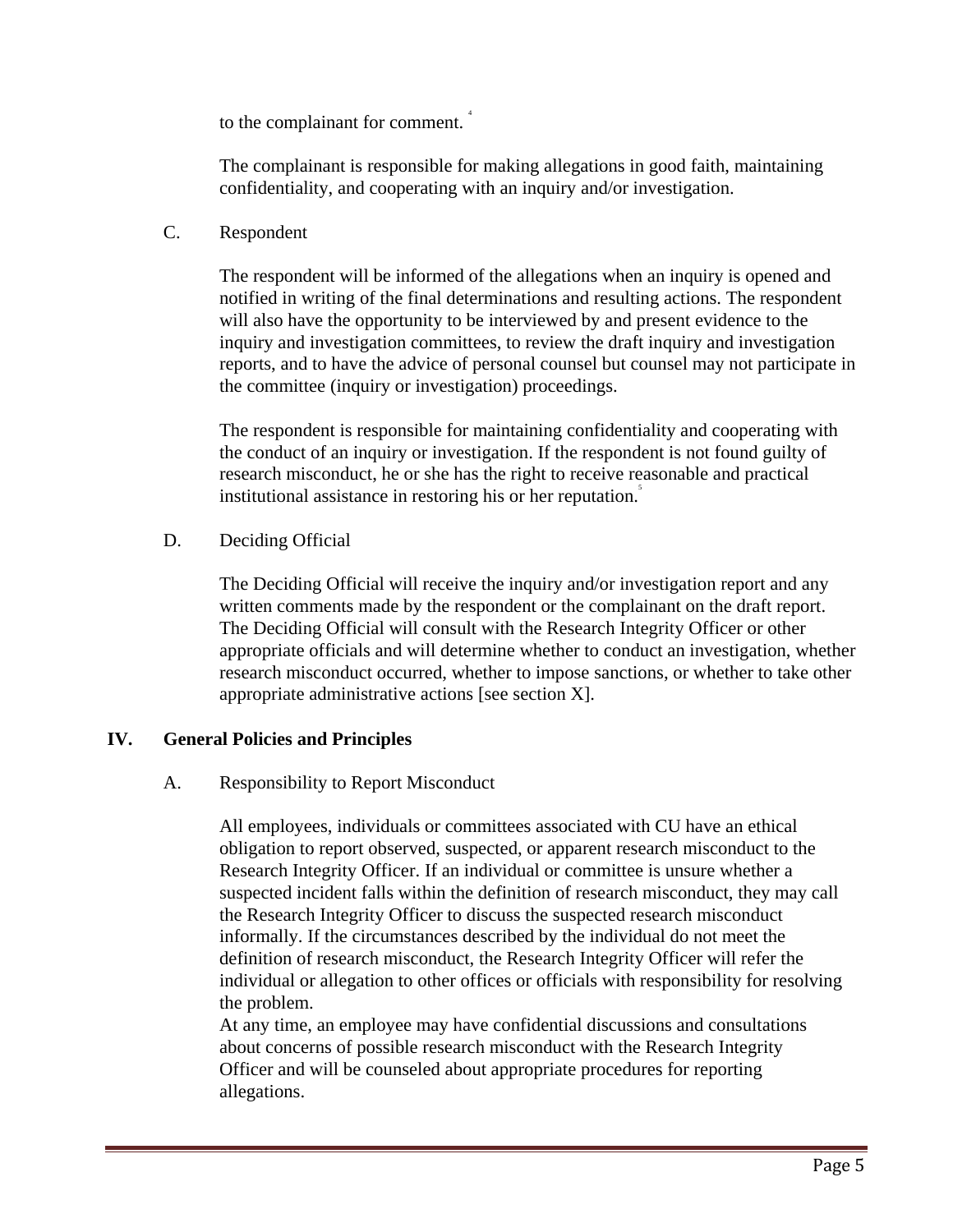Individuals may also report suspected misconduct directly to a funding agency.

#### B. Protecting the Complainant

The Research Integrity Officer will monitor the treatment of individuals who bring allegations of research misconduct or of inadequate institutional response thereto, and those who cooperate in inquiries or investigations. The Research Integrity Officer will ensure that these persons will not be subject to retaliation in the terms and conditions of their employment or other status at the institution and will review instances of alleged retaliation for appropriate action.

 Employees should immediately report any alleged or apparent retaliation to the Research Integrity Officer.

Also the institution will protect the privacy of those who report research misconduct in good faith to the maximum extent possible. For example, if the complainant requests anonymity, the institution will make an effort to honor the request during the allegation assessment or inquiry within applicable policies and regulations and state and local laws. The complainant will be advised that if the matter is referred to an investigation committee and the complainant's testimony is required, anonymity may no longer be guaranteed. CU will undertake reasonable and practical efforts to protect the positions and reputations of those persons who, in good faith, make allegations.

The RIO may notify University Administrators as deemed appropriate.

C. Protecting the Respondent

 Inquiries and investigations will be conducted in a manner that will ensure fair treatment to the respondent(s) in the inquiry or investigation and confidentiality to the extent possible without compromising public health and safety or thoroughly carrying out the inquiry or investigation.

Institutional employees accused of research misconduct may consult with legal counsel, faculty or staff ombudsman or a non-lawyer personal adviser (who is not a principal or witness in the case) to seek advice.

D. Cooperation with Inquiries and Investigations

CU employees will cooperate with the Research Integrity Officer and other CU officials in the review of allegations and the conduct of inquiries and investigations. Employees have an obligation to provide relevant evidence to the Research Integrity Officer or other institutional officials on research misconduct allegations.

E. Preliminary Assessment of Allegations

Upon receiving an allegation of research misconduct, the Research Integrity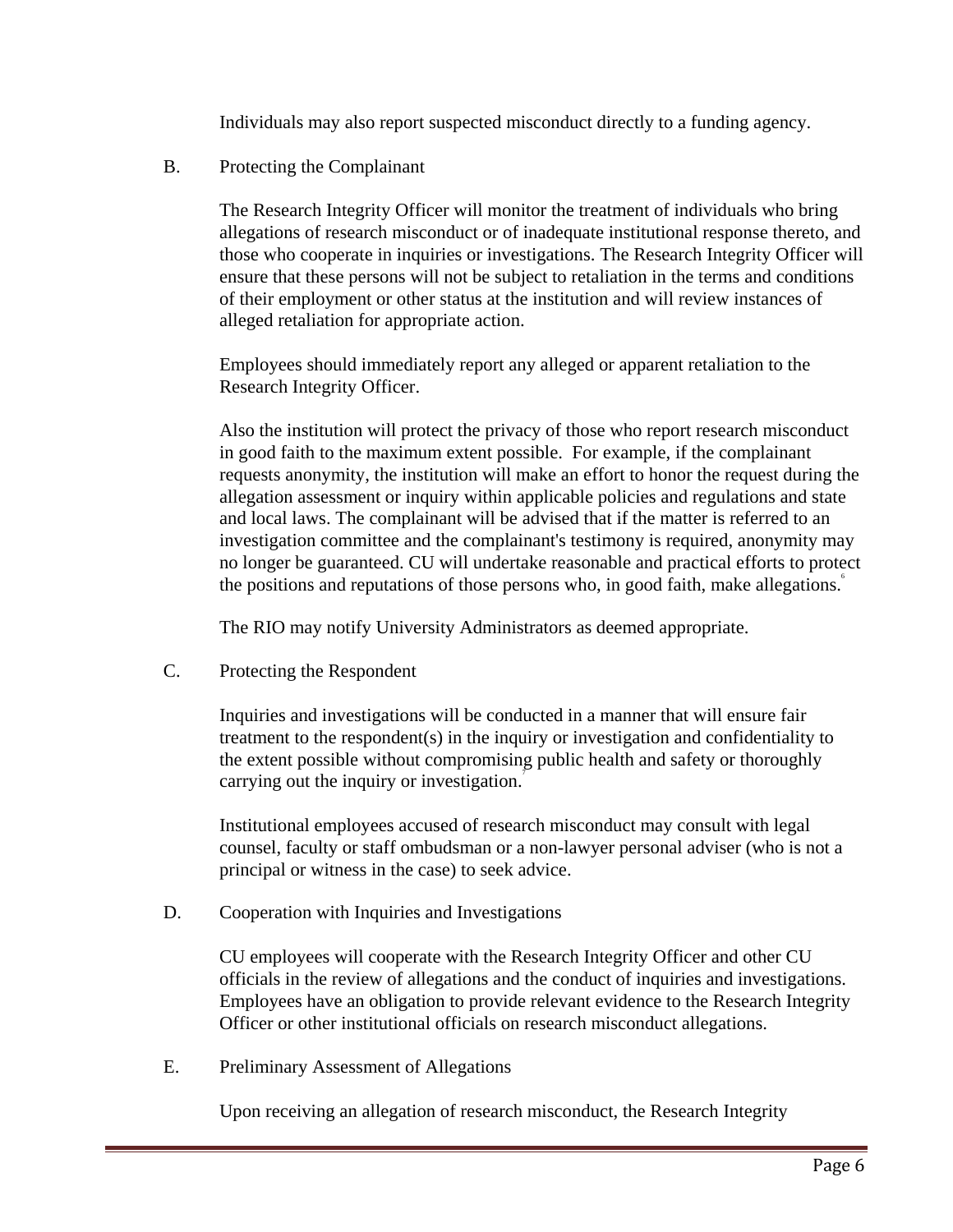Officer will immediately assess the allegation to determine whether the allegation falls under the definition of research misconduct, whether there is sufficient evidence to warrant an inquiry, and whether funding agencies must be notified. If the respondent is a graduate student, the Research Integrity Officer will consult with the dean of the graduate school responsible for the administration of the academic integrity policy.

# **V. Conducting the Inquiry**

A. Initiation and Purpose of the Inquiry

Following the preliminary assessment, if the Research Integrity Officer has determined that the allegation provides sufficient information to allow specific follow-up, and falls under the definition of research misconduct, he or she will immediately initiate the inquiry process. In initiating the inquiry, the Research Integrity Officer should identify clearly the original allegation and any related issues that should be evaluated. The purpose of the inquiry is to make a preliminary evaluation of the available evidence and testimony of the respondent, complainant, and key witnesses to determine whether there is sufficient evidence of possible research misconduct to warrant an investigation. The purpose of the inquiry is **not** to reach a final conclusion about whether research misconduct definitely occurred or who was responsible. The findings of the inquiry must be set forth in an inquiry report.

B. Sequestration of the Research Records

After determining that an allegation falls within the definition of research misconduct, the Research Integrity Officer must ensure that all original research records and materials relevant to the allegation are immediately secured. The Research Integrity Officer may consult with knowledgeable individuals for advice and assistance in this regard.

C. Appointment of the Inquiry Committee

The Research Integrity Officer, in consultation with the Faculty Senate President and other institutional officials as appropriate, will appoint an inquiry committee and committee chair within 15 calendar days of the initiation of the inquiry. The inquiry committee should consist of individuals who do not have real or apparent conflicts of interest in the case, are unbiased, and have the necessary expertise to evaluate the evidence and issues related to the allegation, interview the principals and key witnesses, and conduct the inquiry. These individuals may be scientists, subject matter experts, administrators, lawyers, or other qualified persons, and they may be from inside or outside the institution. There must be a minimum of three individuals on the inquiry committee and a majority of the committee members must be tenured faculty.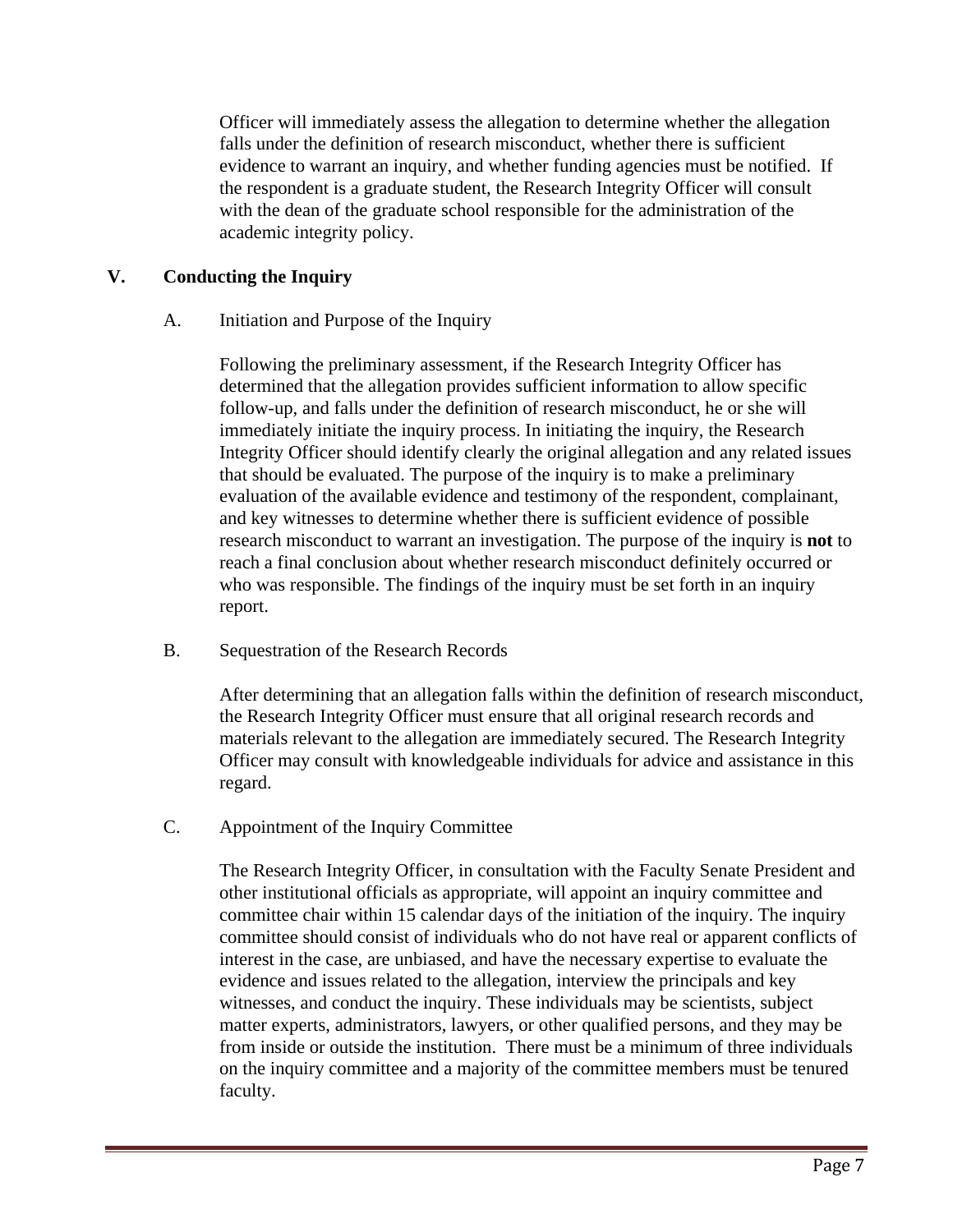The Research Integrity Officer will notify the respondent of the proposed committee membership within 10 calendar days of the appointment of the inquiry committee.

If the respondent submits a written objection to any appointed member of the inquiry committee or expert based on bias or conflict of interest within 5 days of notification of the membership, the Research Integrity Officer will determine whether to replace the challenged member or expert with a qualified substitute.

# D. Charge to the Committee and the First Meeting

The Research Integrity Officer will prepare a charge for the inquiry committee that describes the allegations and any related issues identified during the allegation assessment and states that the purpose of the inquiry is to make a preliminary evaluation of the evidence and testimony of the respondent, complainant, and key witnesses to determine whether there is sufficient evidence of possible research misconduct to warrant an investigation. The purpose is not to determine whether research misconduct definitely occurred or who was responsible.

At the committee's first meeting, the Research Integrity Officer will review the charge with the committee, discuss the allegations, any related issues, and the appropriate procedures for conducting the inquiry, assist the committee with organizing plans for the inquiry, and answer any questions raised by the committee. The Research Integrity Officer and a representative of the Office of General Counsel will be present or available throughout the inquiry to advise the committee as needed.

# E. Inquiry Process

The inquiry committee will normally interview the complainant, the respondent, and key witnesses as well as examining relevant research records and materials. Then the inquiry committee will evaluate the evidence and testimony obtained during the inquiry. After consultation with the Research Integrity Officer and a representative of the Office of General Counsel, the committee members will decide whether there is sufficient evidence of possible research misconduct to recommend further investigation. The scope of the inquiry does not include deciding whether research misconduct occurred or conducting exhaustive interviews and analyses.

# **VI. The Inquiry Report**

# A. Elements of the Inquiry Report

A written inquiry report must be prepared that states the name and title of the committee members and experts, if any; the allegations; federal support, if any; a summary of the inquiry process used; a list of the research records reviewed; summaries of any interviews; a description of the evidence in sufficient detail to demonstrate whether an investigation is warranted or not; and the committee's recommendation as to whether an investigation should be undertaken and whether any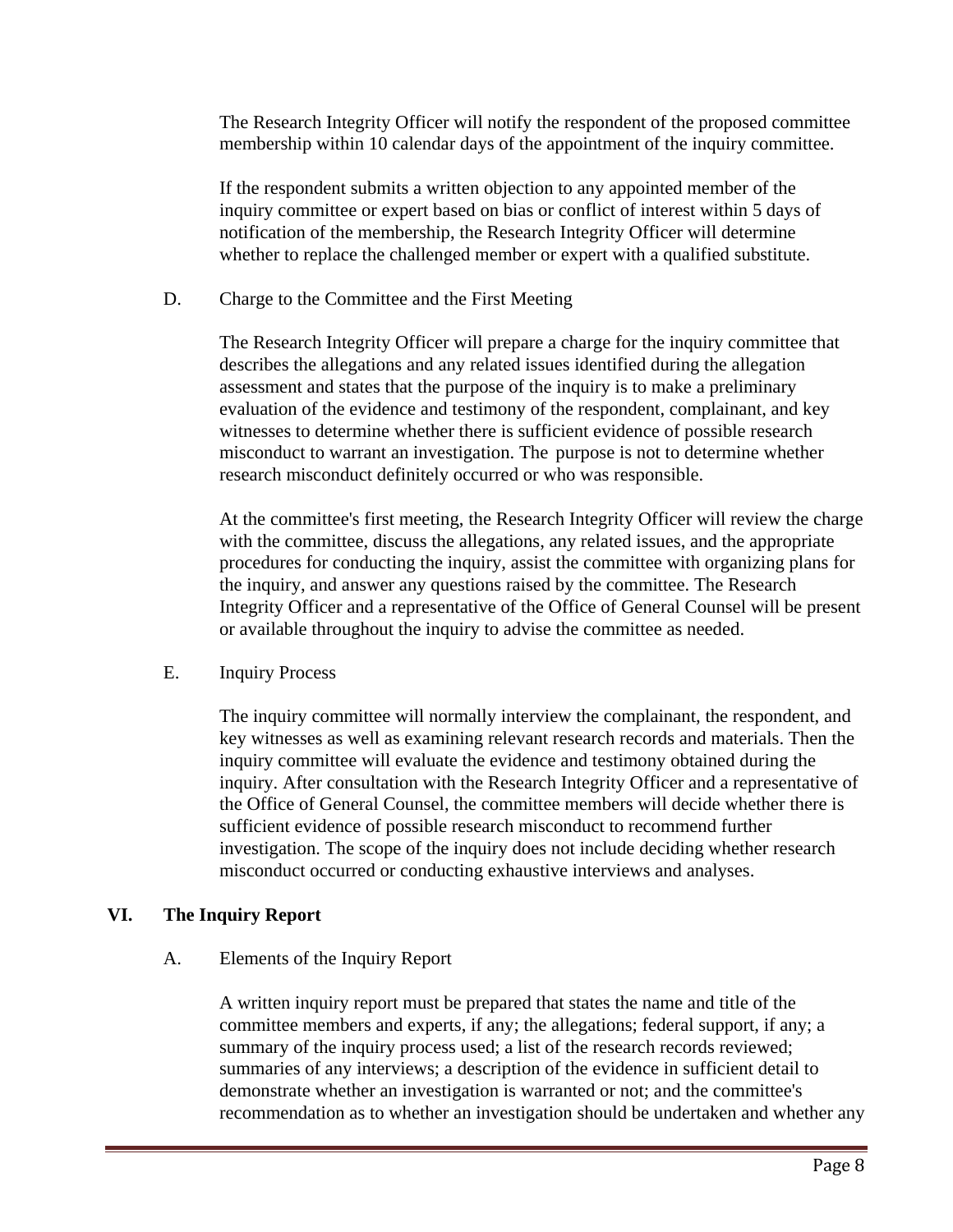other actions should be taken. A representative of the Office of General Counsel will review the report for legal sufficiency.

B. Comments on the Draft Report by the Respondent and the Complainant

The Research Integrity Officer will provide the respondent with a copy of the draft inquiry report for comment and rebuttal and will provide the complainant, if he or she is identifiable, with portions of the draft inquiry report that address the complainant's role and opinions in the investigation.

1. Confidentiality

The Research Integrity Officer may establish reasonable conditions for review to protect the confidentiality of the draft report.

2. Receipt of Comments

Within 10 calendar days of their receipt of the draft report, the complainant and respondent will provide their written comments, if any, to the inquiry committee. Any comments that the complainant or respondent submits on the draft report will become part of the final inquiry report and record. Based on the comments, the inquiry committee may revise the report as appropriate.

C. Time Limit for Completing the Inquiry Report

 The inquiry committee will normally complete the inquiry and submit its report in writing to the Research Integrity Officer no more than 45 calendar days following its first meeting, unless the Research Integrity Officer approves an extension for good cause. If the Research Integrity Officer approves an extension, the reason for the extension will be entered into the records of the case and the report.The respondent also will be notified of the extension.

- D. Inquiry Decision and Notification
	- 1. Decision by Deciding Official

The Research Integrity Officer will transmit the final report and any comments to the Deciding Official, who will make the determination of whether findings from the inquiry provide sufficient evidence of possible research misconduct to justify conducting an investigation. The inquiry is completed when the Deciding Official makes this determination, which will be made within 60 calendar days of the first meeting of the inquiry committee. Any extension of this period will be based on good cause and recorded in the inquiry file. If an investigation is warranted, it must begin within 30 calendar days of the Deciding Official's determination<sup>2</sup>.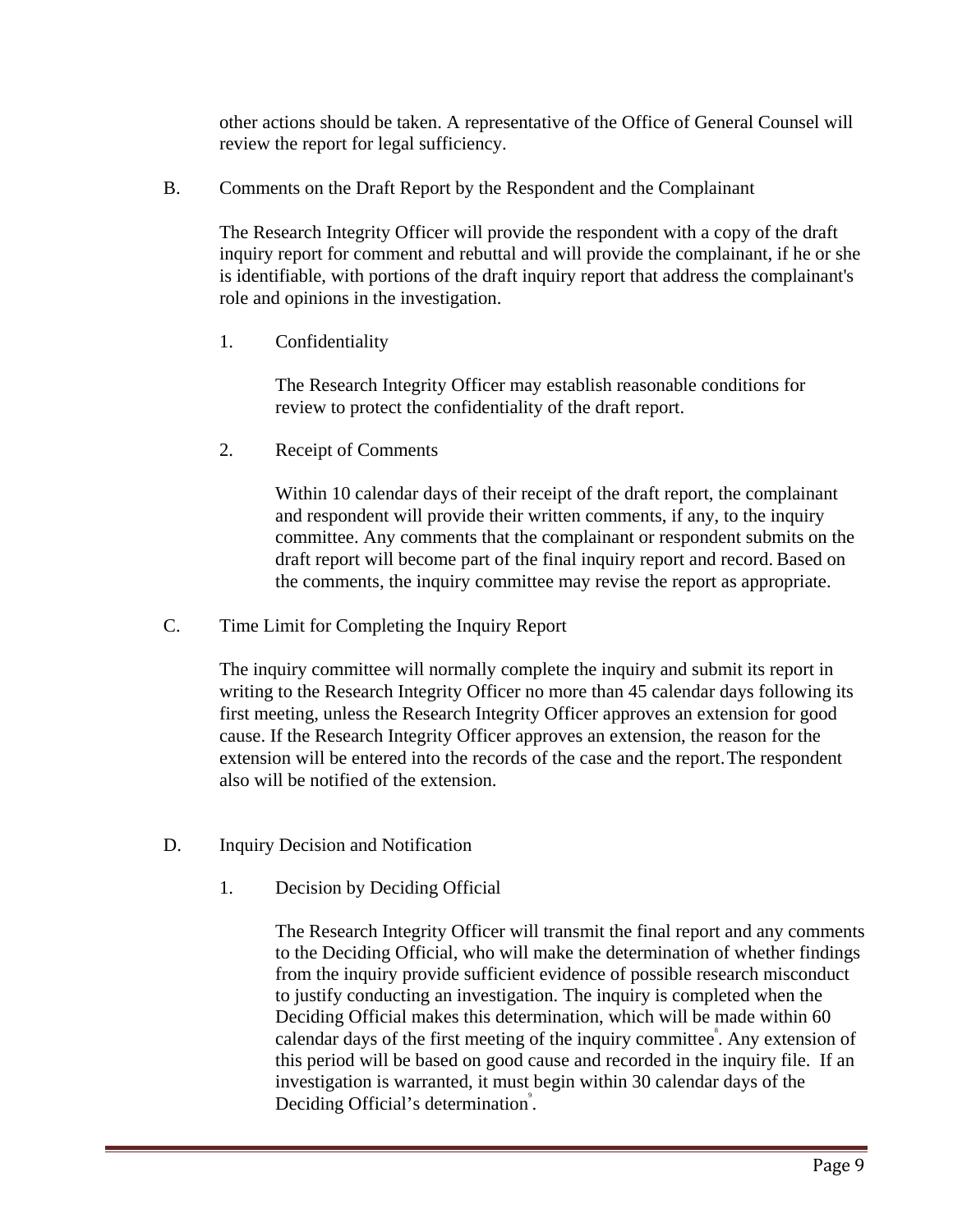2. Notification

 The Research Integrity Officer will notify both the respondent and the complainant in writing of the Deciding Official's decision of whether to proceed to an investigation and will remind them of their obligation to cooperate in the event an investigation is opened. The Research Integrity Officer will also notify all appropriate institutional officials of the Deciding Official's decision.

# **VII. Conducting the Investigation**

# A. Purpose of the Investigation

The purpose of the investigation is to explore in detail the allegations, to examine the evidence in depth, and to determine specifically whether research misconduct has been committed, by whom, and to what extent. The investigation will also determine whether there are additional instances of possible research misconduct that would justify broadening the scope beyond the initial allegations. This is particularly important where the alleged research misconduct involves clinical trials or potential harm to human subjects or the general public or if it affects research that forms the basis for public policy, clinical practice, social services, education policy or public health practice. The findings of the investigation will be set forth in an investigation report.

B. Sequestration of the Research Records

The Research Integrity Officer will immediately sequester any additional pertinent research records that were not previously sequestered during the inquiry. This sequestration should occur before or at the time the respondent is notified that an investigation has begun. The need for additional sequestration of records may occur for any number of reasons, including the institution's decision to investigate additional allegations not considered during the inquiry stage or the identification of records during the inquiry process that had not been previously secured. The procedures to be followed for sequestration during the investigation are the same procedures that apply during the inquiry.

C. Appointment of the Investigation Committee

The Research Integrity Officer, in consultation with the Faculty Senate President and other institutional officials as appropriate, will appoint an investigation committee and the committee chair within 15 calendar days of the notification to the respondent that an investigation is planned or as soon thereafter as practicable. The investigation committee should consist of individuals who do not have real or apparent conflicts of interest in the case, are unbiased, and have the necessary expertise to evaluate the evidence and issues related to the allegations, interview the principals and key witnesses, and conduct the investigation.<sup>10</sup> These individuals may be scientists,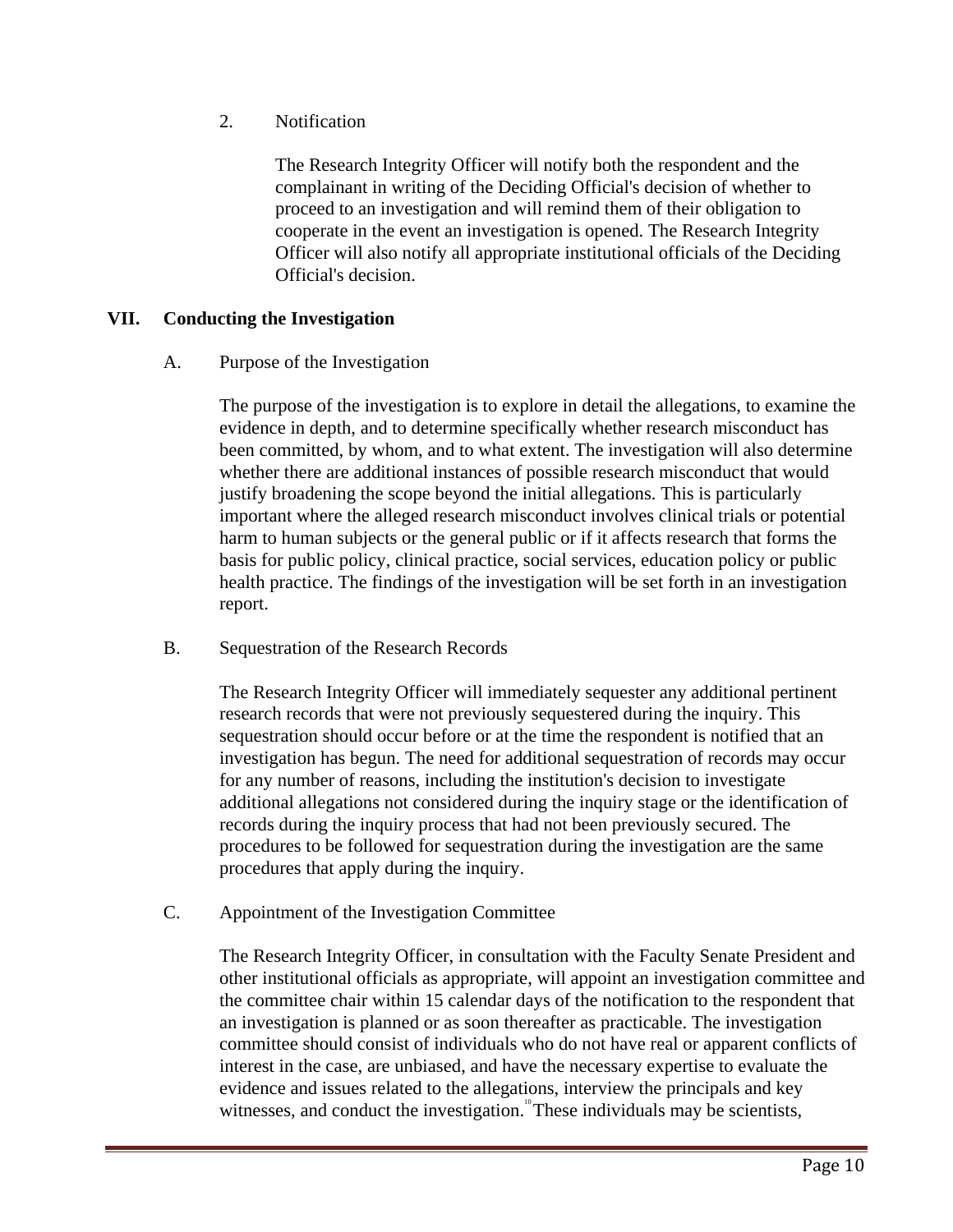administrators, subject matter experts, lawyers, or other qualified persons, and they may be from inside or outside the institution. Individuals appointed to the investigation committee may also have served on the inquiry committee. There must be a minimum of three individuals on the investigation committee and a majority of the committee members must be tenured faculty.

The Research Integrity Officer will notify the respondent of the proposed committee membership within 10 days of the appointment of the investigation committee. If the respondent submits a written objection to any appointed member of the investigation committee or expert within five days of notification of the membership, the Research Integrity Officer will determine whether to replace the challenged member or expert with a qualified substitute.

# D. Charge to the Committee and the First Meeting

1. Charge to the Committee

The Research Integrity Officer will define the subject matter of the investigation in a written charge to the committee that: Describes the allegations and related issues identified during the inquiry; Identifies the respondent; informs the committee that it must conduct the investigation as prescribed in paragraph E. of this section; defines research misconduct; Informs the committee that it must evaluate the evidence and testimony to determine whether, based on a preponderance of the evidence, research misconduct occurred and, if so, the type and extent of it and who was responsible; Informs the committee that in order to determine that the respondent committed research misconduct it must find that a preponderance of the evidence establishes that: (1) research misconduct, as defined in this policy, occurred (respondent has the burden of proving by a preponderance of the evidence any affirmative defenses raised, including honest error or a difference of opinion); (2) the research misconduct is a significant departure from accepted practices of the relevant research community; and (3) the respondent committed the research misconduct intentionally, knowingly, or recklessly; Informs the committee that during the investigation, if additional information becomes available that substantially changes the subject matter of the investigation or would suggest additional respondents, the committee will notify the Research Integrity Officer, who will determine whether it is necessary to notify the respondent of the new subject matter or to provide notice to additional respondents; and, Informs the committee that it must prepare or direct the preparation of a written investigation report that meets the requirements of this policy and federal regulations".

2. The First Meeting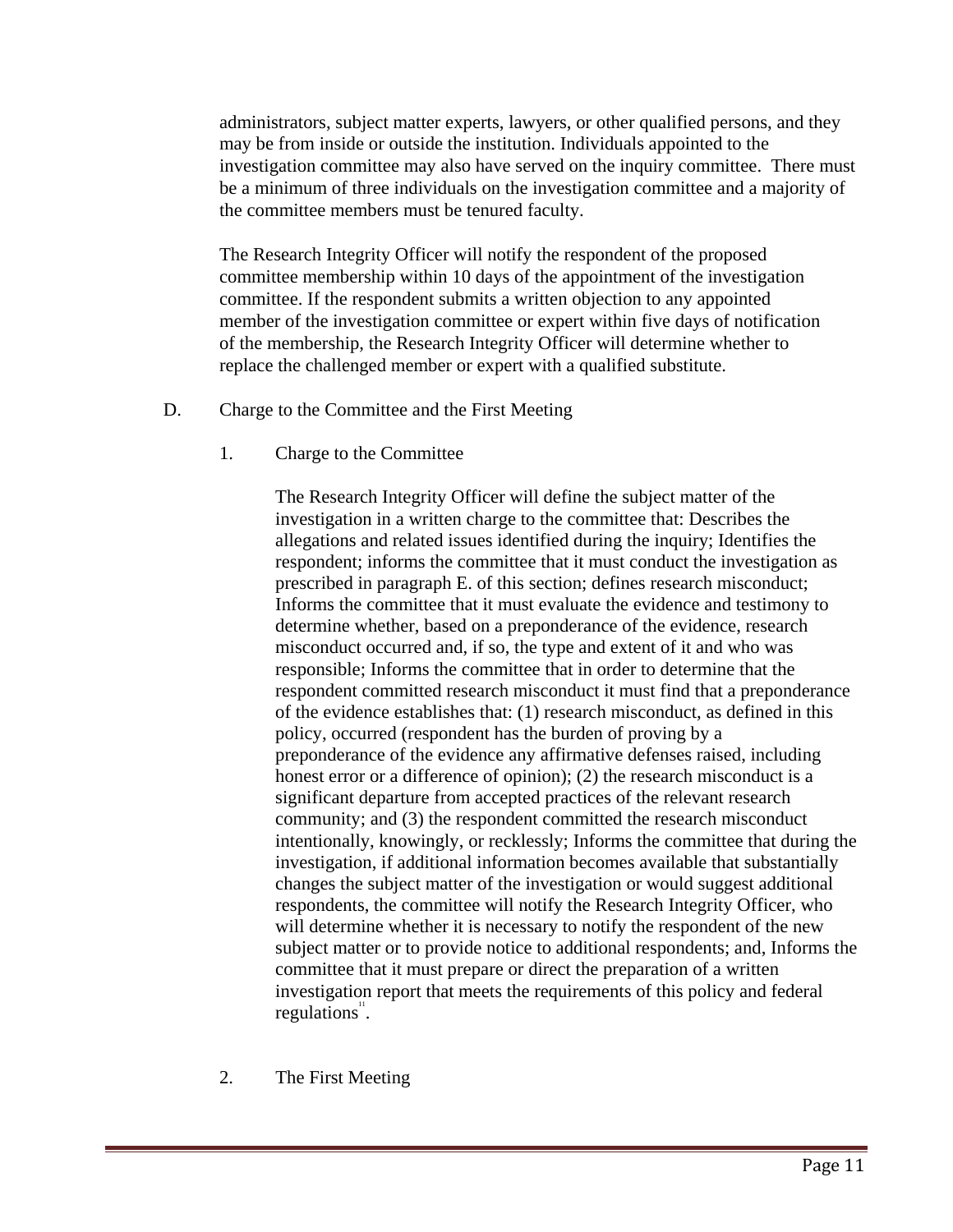The Research Integrity Officer, with the assistance of a representative of the Office of General Counsel, will convene the first meeting of the investigation committee to review the charge, the inquiry report, and the prescribed procedures and standards for the conduct of the investigation, including the necessity for confidentiality and for developing a specific investigation plan. The investigation committee will be provided with a copy of these instructions and, where federal funding is involved, the federal regulation.

E. Investigation Process

The investigation committee will be appointed and the process initiated within 30 calendar days of the completion of the inquiry, if findings from that inquiry provide a sufficient basis for conducting an investigation. $\overline{1}$ 

The investigation will normally involve examination of all documentation including, but not necessarily limited to, relevant research records, computer files, proposals, manuscripts, publications, correspondence, memoranda, and notes of telephone calls. Whenever possible, the committee should interview the complainant(s), the respondents(s), and other individuals who might have information regarding aspects of the allegations.Interviews of the respondent should be tape recorded or transcribed. All other interviews should be transcribed, tape recorded, or summarized. Summaries or transcripts of the interviews should be prepared, and included as part of the investigatory file.<sup>14</sup>

# **VIII. The Investigation Report**

A. Elements of the Investigation Report

The final submitted report, which will go to the Deciding Official and any other required entities, must describe the policies and procedures under which the investigation was conducted, describe how and from whom information relevant to the investigation was obtained, state the findings, and explain the basis for the findings. The report will include the actual text or an accurate summary of the views of any individual(s) found to have engaged in research misconduct as well as a recommendation regarding any sanctions to be imposed and administrative actions to be taken by the institution.<sup>15</sup>

- B. Comments on the Draft Report
	- 1. Respondent

 The Research Integrity Officer will provide the respondent with a copy of the draft investigation report for comment and rebuttal. The respondent will be allowed 10 calendar days to review and comment on the draft report. The respondent's written comments will be attached to the final report. The findings of the final report should take into account the respondent's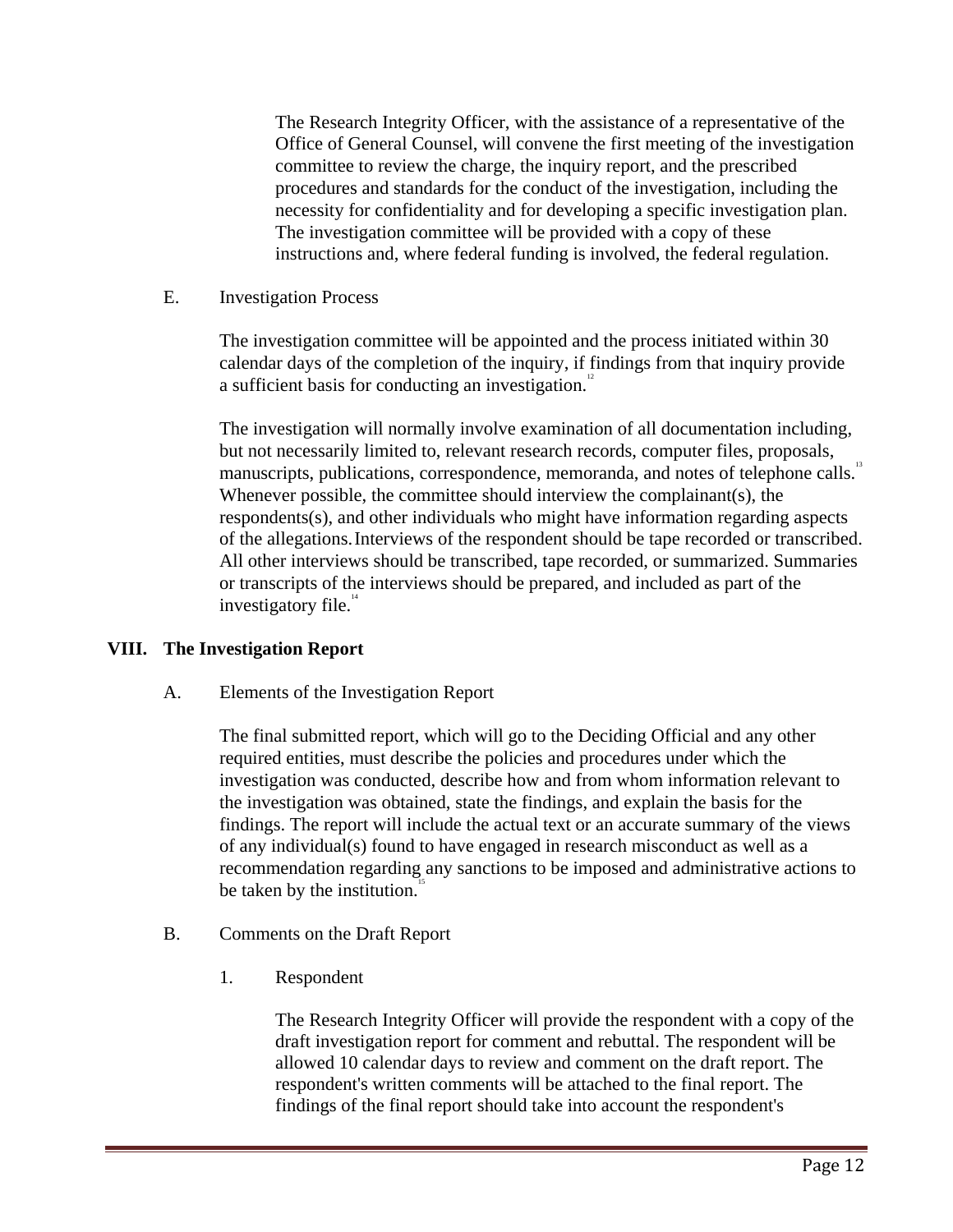comments in addition to all the other evidence.

2. Complainant

 The Research Integrity Officer will provide the complainant, if he or she is identifiable, with those portions of the draft investigation report that address the complainant's role and opinions in the investigation. The report should be modified, as appropriate, based on the complainant's comments.

3. Institutional Counsel

The draft investigation report will be transmitted to a representative of the Office of General Counsel for a review of its legal sufficiency. Comments should be incorporated into the final report as appropriate.

4. Confidentiality

In distributing the draft report, or portions thereof, to the respondent and complainant, the Research Integrity Officer will inform the recipient of the confidentiality under which the draft report is made available and may establish reasonable conditions to ensure such confidentiality. For example, the Research Integrity Officer may request the recipient to sign a confidentiality statement or to come to his or her office to review the report.

C. Institutional Review and Decision

Based on whether the investigation was thorough, fair and complete, the Deciding Official will make the final determination whether to accept the investigation report, its findings, and the recommended institutional actions. If this determination varies from that of the investigation committee, the Deciding Official will explain in detail the basis for rendering a decision different from that of the investigation committee in the institution's letter transmitting the report to the relevant funding agency or agencies. The Deciding Official's explanation should be consistent with the definition of research misconduct in this document, the institution's policies and procedures, and the evidence reviewed and analyzed by the investigation committee. The Deciding Official may also return the report to the investigation committee with a request for further fact-finding or analysis. The Deciding Official's determination, together with the investigation committee's final report, constitutes the final investigation report for purposes of federal review.

When a final decision on the case has been reached, the Research Integrity Officer will notify both the respondent and the complainant in writing. In addition, the Deciding Official will determine whether law enforcement agencies, professional societies, professional licensing boards, editors of journals in which falsified reports may have been published, collaborators of the respondent in the work, or other relevant parties should be notified of the outcome of the case. The Deciding Official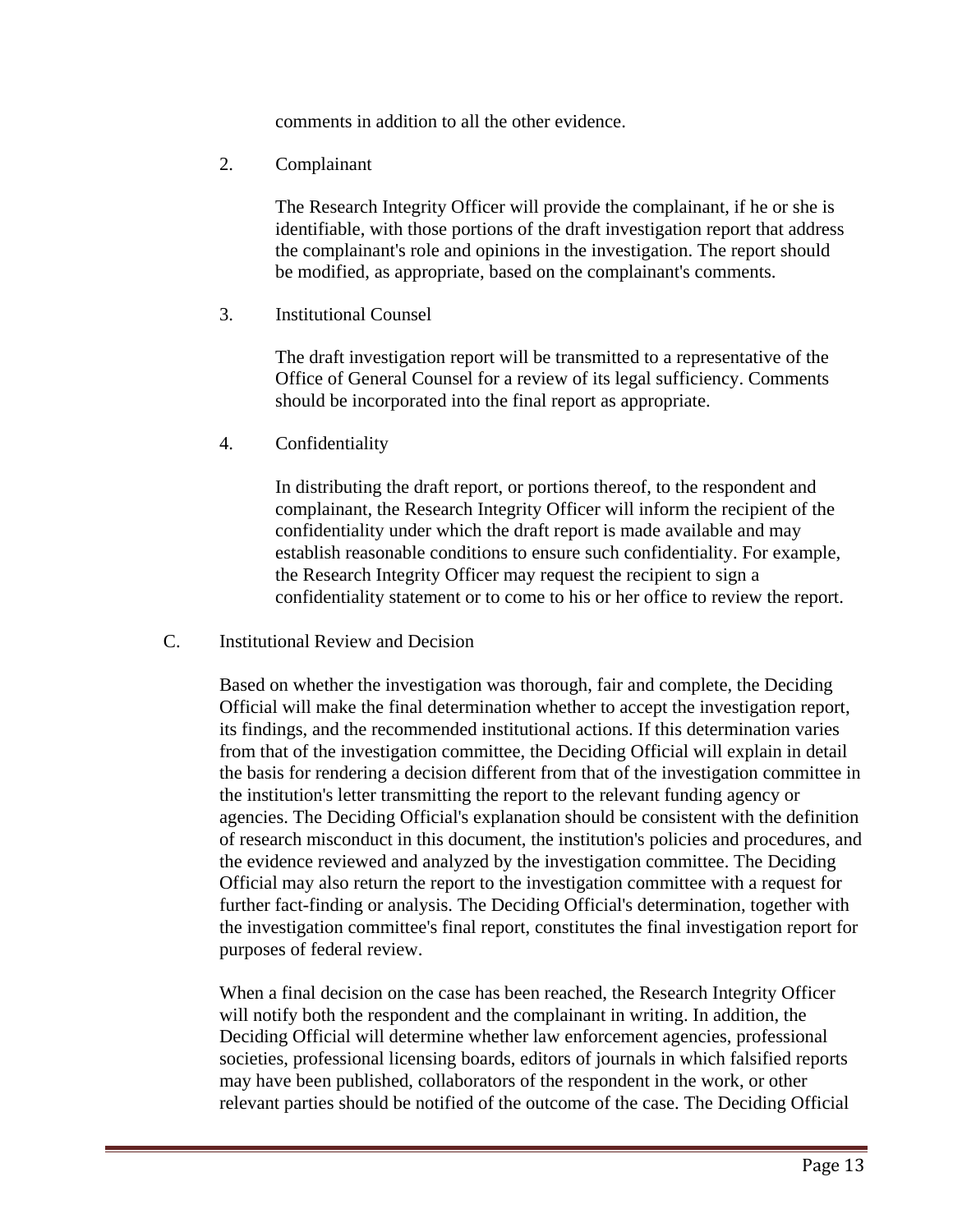will inform University Administrators as necessary to implement appropriate corrective actions and/or sanctions. The Research Integrity Officer is responsible for ensuring compliance with all notification requirements of funding or sponsoring agencies.

D. Transmittal of the Final Investigation Report to relevant entities.

After comments have been received and the necessary changes have been made to the draft report, the investigation committee should transmit the final report with attachments, including the respondent's and complainant's comments, to the Deciding Official, through the Research Integrity Officer. The Research Integrity Officer will submit the final report to ORI and/or other relevant entities.

E. Time Limit for Completing the Investigation Report

An investigation should ordinarily be completed within 120 days of its initiation, with the initiation being defined as the first meeting of the investigation committee. This includes conducting the investigation, preparing the report of findings, making the draft report available to the subject of the investigation for comment, submitting the report to the Deciding Official for approval, and submitting the report to the relevant entities.<sup>16</sup>

# **IX. Specific Requirements for Reporting to ORI or OIG When PHS or NSF Funding Is Involved**

- A. A decision to initiate an investigation must be reported in writing by the Research Integrity Officer to the ORI or OIG on or before the date the investigation begins.  $A$ t a minimum, the notification should include the name of the person(s) against whom the allegations have been made, the general nature of the allegation as it relates to the definition of research misconduct, and the PHS applications or grant number(s) involved.ORI or OIG must also be notified of the final outcome of the investigation and must be provided with a copy of the investigation report.<sup>8</sup>Any significant variations from the provisions of the institutional policies and procedures should be explained in any reports submitted to ORI.
- B. If an institution plans to terminate an inquiry or investigation for any reason without completing all relevant requirements of the PHS regulation when PHS funding is involved, the Research Integrity Officer will submit a report of the planned termination to ORI, including a statement of the reasons for the proposed termination.
- C. If the institution determines that it will not be able to complete the inquiry and/or investigation within the time frames required, the Research Integrity Officer will submit to ORI or OIG a written request for an extension that explains the delay, reports on the progress to date, estimates the date of completion of the report, and describes other necessary steps to be taken. If the request is granted, the Research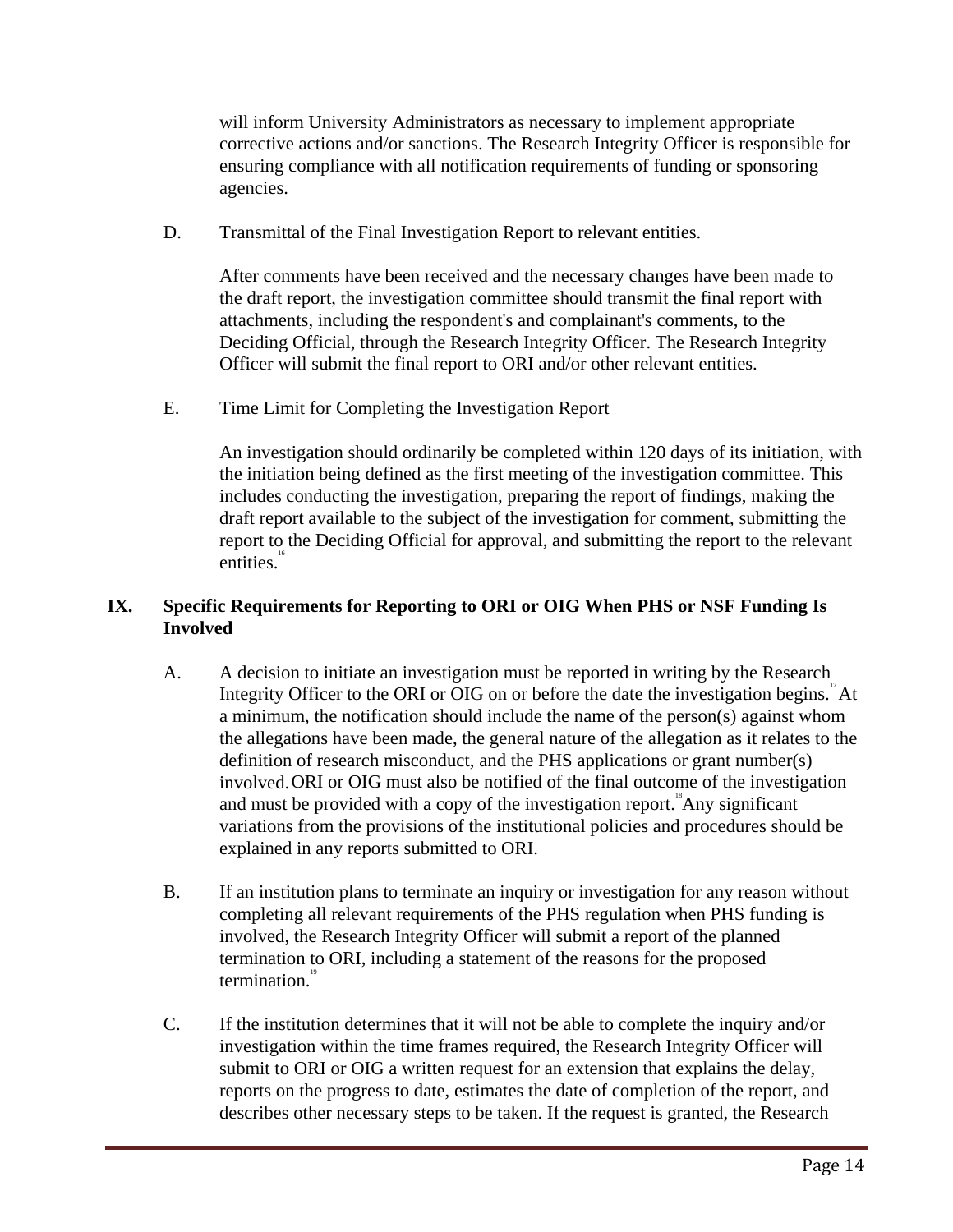Integrity Officer will file periodic progress reports as requested by the ORI or OIG. $^2$ 

- D. When PHS or NSF funding or applications for funding are involved and an admission of research misconduct is made, the Research Integrity Officer will contact ORI or OIG for consultation and advice. Normally, the individual making the admission will be asked to sign a statement attesting to the occurrence and extent of research misconduct. When the case involves PHS funds, the institution is not permitted to accept an admission of research misconduct as a basis for closing a case or not undertaking an investigation without prior approval from  $ORI<sup>21</sup>$
- E. The Research Integrity Officer will notify ORI or OIG at any stage of the inquiry or investigation if:
	- 1. there is an immediate health or safety hazard involved; $2<sup>2</sup>$
	- 2. there is an immediate need to protect Federal resources, reputations or other interests:<sup>23</sup>
	- 3. there is an immediate need to protect the interests of the person(s) making the allegations or of the individual(s) who is the subject of the allegations as well as his/her co-investigators and associates, if any; $\ddot{\,}$
	- 4. it is probable that the alleged incident is going to be reported publicly; $\ddot{\tilde{}}$
	- 5. the scientific community or the public should be informed;  $\delta$  or
- $6 \text{ if research activities should be suspended;}$  or
	- 7. there is a reasonable indication of possible civil or criminal violation.<sup>28</sup>

# **X. Institutional Administrative Actions**

Clemson University will take appropriate administrative actions against individuals when an allegation of research misconduct has been substantiated.<sup>2</sup>

If the Deciding Official determines that the alleged research misconduct is substantiated by the findings, he or she will decide on the appropriate actions to be taken, after consultation with the Research Integrity Officer. The actions may include:

- withdrawal or correction of all pending or published abstracts and papers emanating from the research where research misconduct was found.
- removal of the responsible person from the particular project, letter of reprimand, special monitoring of future work, probation, suspension, salary reduction, or initiation of steps leading to possible rank reduction or termination of employment;
- **•** restitution of funds as appropriate.
- completion of appropriate training, specified by the Deciding Official.
- disciplinary action against the respondent, up to and including termination from employment.

# **XI. Other Considerations**

A. Termination of Institutional Employment or Resignation Prior to Completing Inquiry or Investigation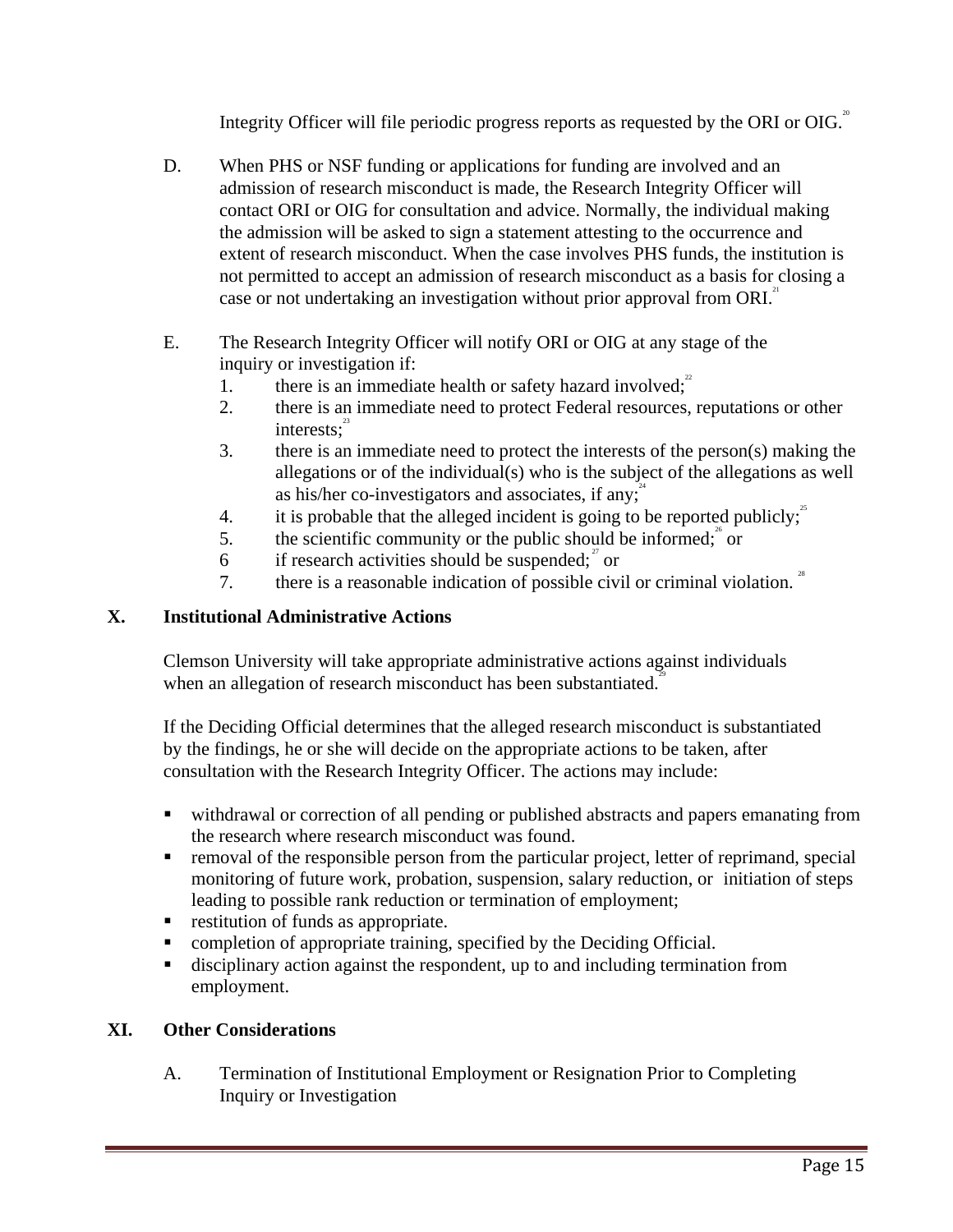The termination of the respondent's institutional employment, by resignation or otherwise, before or after an allegation of possible research misconduct has been reported, will not preclude or terminate the research misconduct procedures.

If the respondent, without admitting to the research misconduct, elects to resign his or her position prior to the initiation of an inquiry, but after an allegation has been reported, or during an inquiry or investigation, the inquiry or investigation will proceed. If the respondent refuses to participate in the process after resignation, the committee will use its best efforts to reach a conclusion concerning the allegations, noting in its report the respondent's failure to cooperate and its effect on the committee's review of all the evidence.

B. Restoration of the Respondent's Reputation<sup>30</sup>

If the institution finds no research misconduct and, where relevant, if ORI concurs, after consulting with the respondent, the Research Integrity Officer will undertake reasonable and practical efforts to restore the respondent's reputation. Depending on the particular circumstances, the Research Integrity Officer should consider notifying those individuals aware of or involved in the investigation of the final outcome, publicizing the final outcome in forums in which the allegation of research misconduct was previously publicized, or expunging all reference to the research misconduct allegation from the respondent's personnel file. Any institutional actions to restore the respondent's reputation must first be approved by the Deciding Official.

C. Protection of the Complainant and Others<sup>31</sup>

During the research misconduct proceeding and upon its completion, regardless of whether the institution, OIG, or ORI determines that research misconduct occurred, the RIO must undertake all reasonable and practical efforts to protect the position and reputation of, or to counter potential or actual retaliation against, any complainant

who made allegations of research misconduct in good faith and of any witnesses and committee members who cooperate in good faith with the research misconduct proceeding. The DO will determine, after consulting with the RIO, and with the complainant, witnesses, or committee members, respectively, what steps, if any, are needed to restore their respective positions or reputations or to counter potential or actual retaliation against them. The RIO is responsible for implementing any steps the DO approves.

D. Allegations Not Made in Good Faith

If relevant, the Deciding Official will determine whether the complainant's allegations of research misconduct were made in good faith. If an allegation was not made in good faith, the Deciding Official will determine whether any administrative action should be taken against the complainant.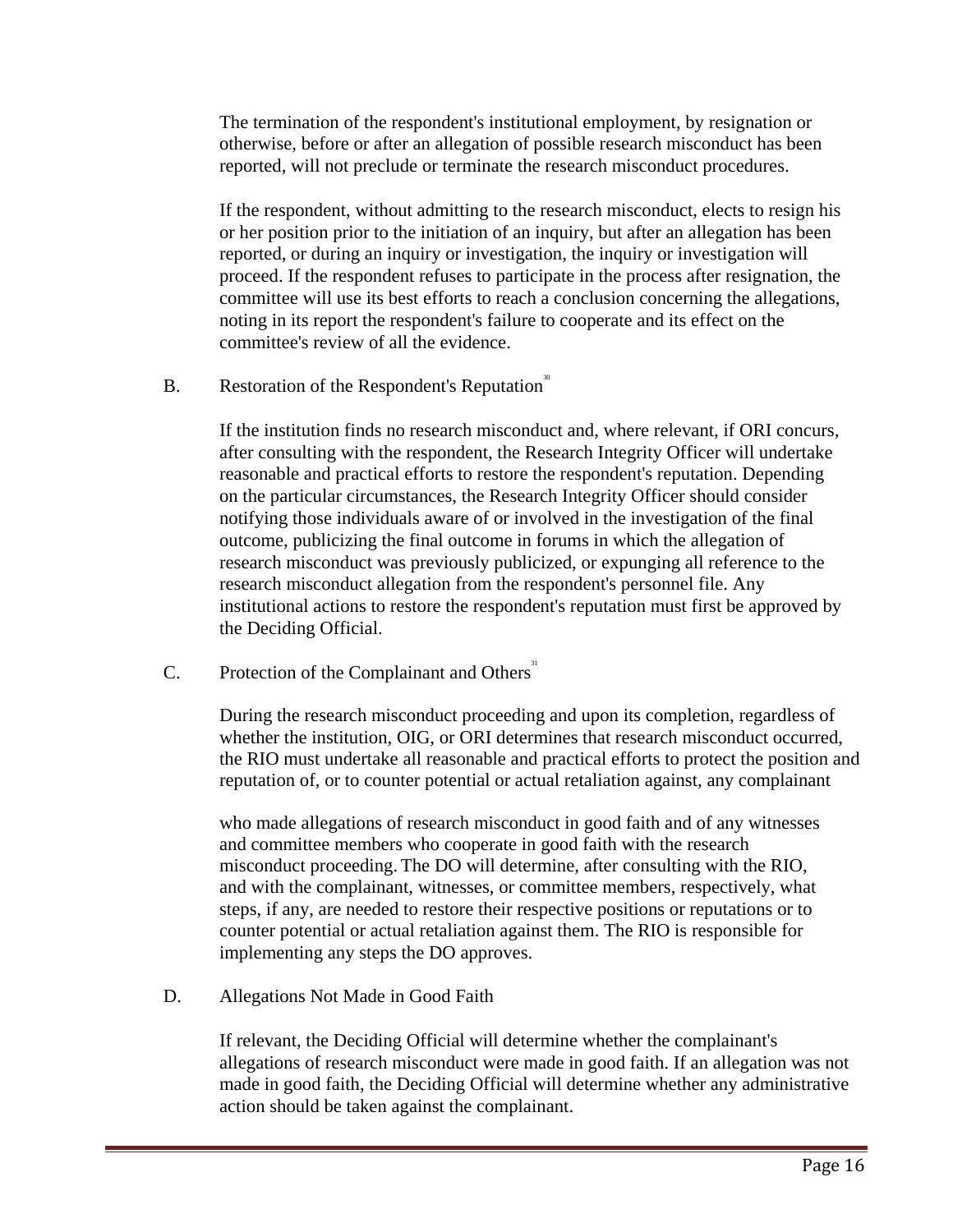E. Interim Administrative Actions

Institutional officials will take interim administrative actions, as appropriate, to protect Federal funds and ensure that the purposes of the Federal financial assistance are carried out.

#### **XII. Record Retention**

After completion of a case and all ensuing related actions, the Research Integrity Officer will prepare a complete file, including the records of any inquiry or investigation and copies of all documents and other materials furnished to the Research Integrity Officer or committees. The Research Integrity Officer will keep the file for seven years after completion of the case to permit later assessment of the case. Authorized federal personnel will be given access to the records upon request. $\overline{3}$ 

# **NOTES:**

- 42 C.F.R. § 93.212, 45 C.F.R. §689.2(b).
- 42 C.F.R. § 93.215, 45 C.F.R. §689.2(b).
- 42 C.F.R. § 93.308 and 309, 45 C.F.R. §689.4.
- 42 C.F.R. § 93.310(g).
- 42 C.F.R. § 93.304(k).
- 42 C.F.R. § 93.304(l).
- 42 C.F.R. § 93.304 (a) and (b).
- 42 C.F.R. § 93.307(g).
- 42 C.F.R. § 93.310(a).
- 42 C.F.R. § 93.310(f).
- 42 C.F.R. § 93.313.
- 42 C.F.R. § 93.310(a).
- 42 C.F.R. § 93.310(e).
- 42 C.F.R. § 93.310(g) .
- 42 C.F.R. § 93.313.
- 42 C.F.R. § 93.311(a).
- 42 C.F.R. § 93.309, 45 C.F.R. 689.4(b).
- 42 C.F.R. § 93.313, 45 C.F.R. 689.4(b).
- 42 C.F.R. § 93.311(b), 45 C.F.R. 689.4(b).
- 42 C.F.R. § 93.311(c), 45 C.F.R. 689.4(b).
- 42 C.F.R. § 93.316.
- 42 C.F.R. § 93.318(a), 45 C.F.R. 689.4(c)(1).
- 42 C.F.R. § 93.318(b), 45 C.F.R. 689.4(c)(2).
- 42 C.F.R. § 93.318(e), 45 C.F.R. 689.4(c)(5).
- 42 C.F.R. § 93.318(f).
- 42 C.F.R. § 93.318(g), 45 C.F.R. 689.4(c)(6).